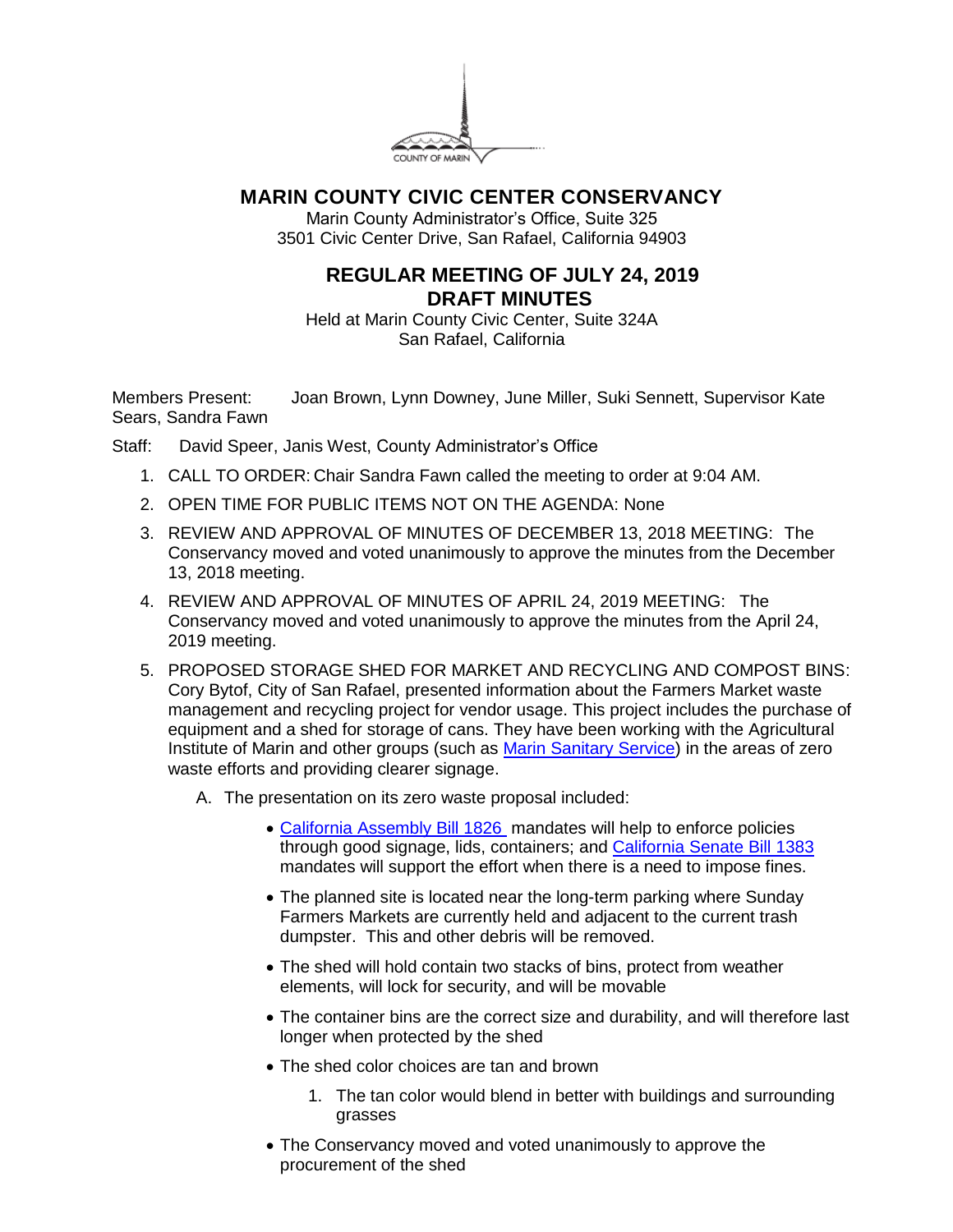- The Conservancy also moved and voted unanimously to approve the tan "Sand" color for the shed.
- 6. COURT FLOOR DIGITAL SIGNAGE AND BOTTLE FILLING STATIONS: Bill Breitag, Marin County Superior Court
	- A. Mr. Breitag said the digital signage presentation was postponed because more clarity and feedback is needed from some departments. This item will be presented at a future date.
	- B. The bottle filling station conversion to water fountains will be located only in the restricted areas of the court rooms M and F:
		- This provides a better use for water retrieval for staff in the judicial chambers in order to fill water bottles and odd-sized items such as pitchers and coffee pots for staff
		- Rest room water spigots are no longer feasible since its remodel (hand automated)
		- Features include a universal mounting attachment in gray that matches the stainless steel fountains, reversible drain tray, push button activation, and meets ADA requirements
		- The Conservancy moved and voted unanimously to approve the water filling stations
		- After these have been installed and utilized for a while, they will consider recommending them for other areas
	- C. PARKS DEPARTMENT OVERVIEW OF CIVIC CENTER LANDSCAPE WORK FOR FIRE PREVENTION: James Chayka and Ari Golan provided an update on the fire prevention efforts at the Civic Center campus. Recent wildfires led to the formation of the Lessons Learned Fire Safety Committee to research and plan in responding to potential issues including alerts, communications, and defensible space zones. Parks has prepared a plan to prioritize and take action on areas that will reduce wildfire fuel
		- Zones have been determined and assessed for priority levels. Priority zones include removing debris and limbing trees to create a more sparsely vegetated area.
		- Work zone areas are prioritized: priority one will be addressed first, followed by priorities two, three and four. The crew is a wildland fire fighting crew working in multiple phases of reduction. Aesthetic landscaping issues uncovered by this project will be addressed after the immediate efforts
		- The current landscape is flammable. Juniper is identified as being the largest threat and will be removed first for overall safety as well as others identified. In most cases pines, conifers and cedars will not be the exclusive focus.
		- Parks will partner with all municipalities and FireWise community groups
			- 1. Efforts underway at McNears to become FireWise-certified
			- 2. Will support adjacent residential areas and communities participating in the FireWise effort
			- 3. \$1.2 million has been budgeted for this project
			- 4. Photo monitoring records have been developed
			- 5. They are working with dependent and independent service district groups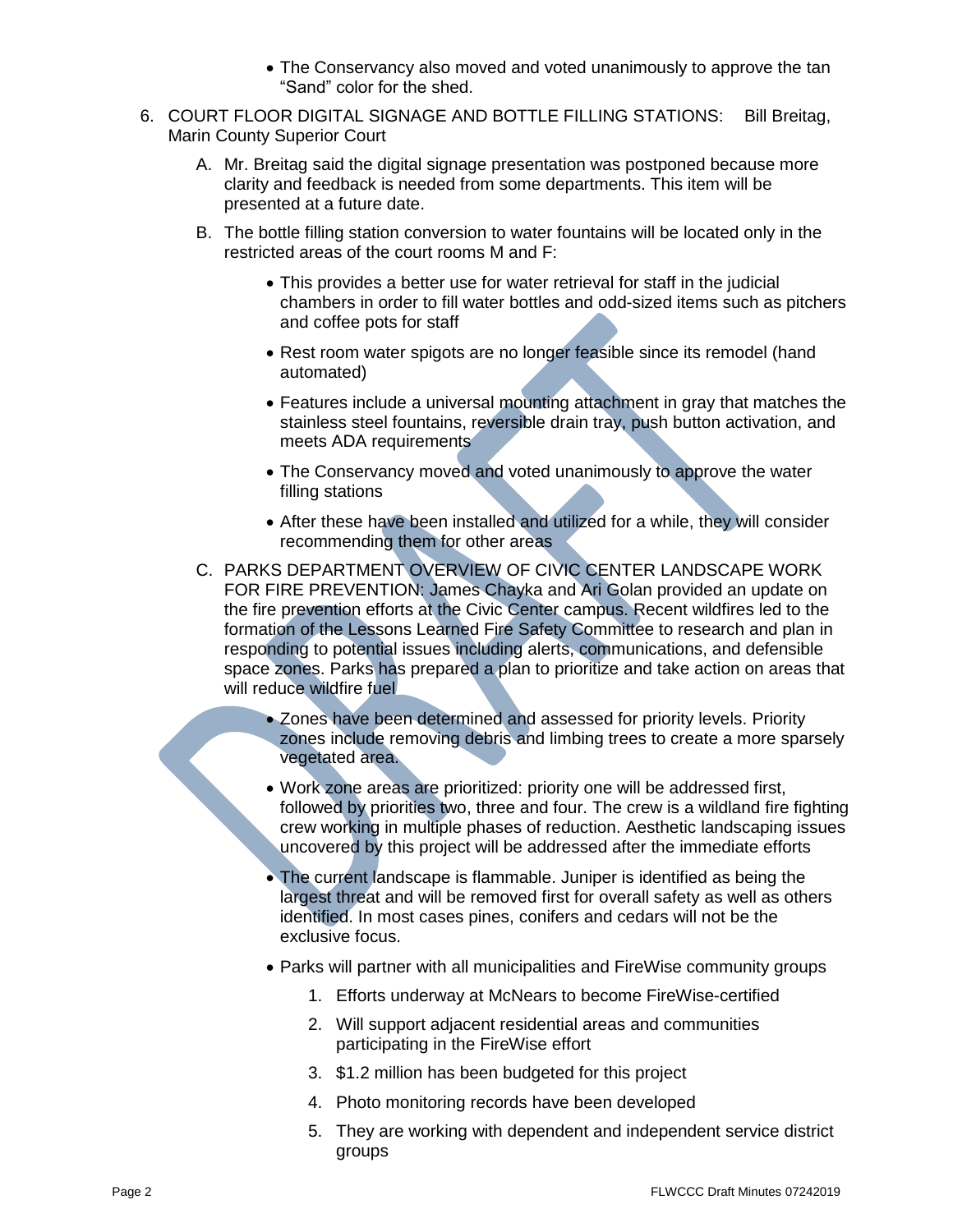- D. UPDATE ON CIVIC CENTER ROOF PROJECT AND VIEW OF RECENT DRONE VIDEO: Cam Isaza, Capital Planning & Project Manager, provided a brief update and video providing an aerial perspective of the Hall of Justice roof replacement efforts taken in early July. Members also viewed the roof's current construction from the terrace outside of the Board of Supervisors chamber. Earlier, Mr. Isaza and Dorren Hill led a roof tour to interested members and staff at 8:15.
	- Crews have been scraping the layers off and applying the new roof at the north end and said the progress has been phenomenal. This includes a red layer primer, white base coat, and "Marin blue" top coat
		- 1. The surface in general is in better shape than that of the administration building roof so work is moving faster.
		- 2. The ornamentation is in worse shape and has required more repair. They were not anchored into the dowels; however, it is not part of the structural feature.
		- 3. Slight changes to the concrete surface are being made in the ornamentation areas that will keep water from pooling on the roof
		- 4. External metal work has been repaired, cleaned and is being reanodized
	- Mr. Isaza said both the company's inspection and quality control have been high. An extensive amount of quality control for the roof's longevity has been demonstrated throughout all steps of the project.
		- 1. Every 5,000 feet of roof turned out 12 samples are taken and inspected for millage, which must meet 80 mils, and 70 mils when dry. A four-foot section will be redone around any areas discovered not meeting that millage standard.
	- The warranty for the roof is 20 years, with a five-year color warranty. Maintenance will be required as part of the warranty agreement.
		- 1. The manufacturer will visit annually to review and inspect the roof.
		- 2. An extensive review of the roof will be conducted at 20 years with discussion of a possible warranty extension.
		- 3. The warranty also requires defensible space. Tree debris cannot stay on the roof for any length of time, so they are working with the Parks department to address this and other potential problem areas.
	- The project is on schedule for completion mid-November.
	- The skylights retrofit project is a separate project and is scheduled to begin in the spring of 2020. Planning is currently underway. There is a plan in place to mitigate and address leaking until the project has been completed.
- 7. MEMBER ITEMS FOR UPDATES:
	- A. none
- 8. ADJOURNMENT: The meeting was adjourned at 10:22 AM.